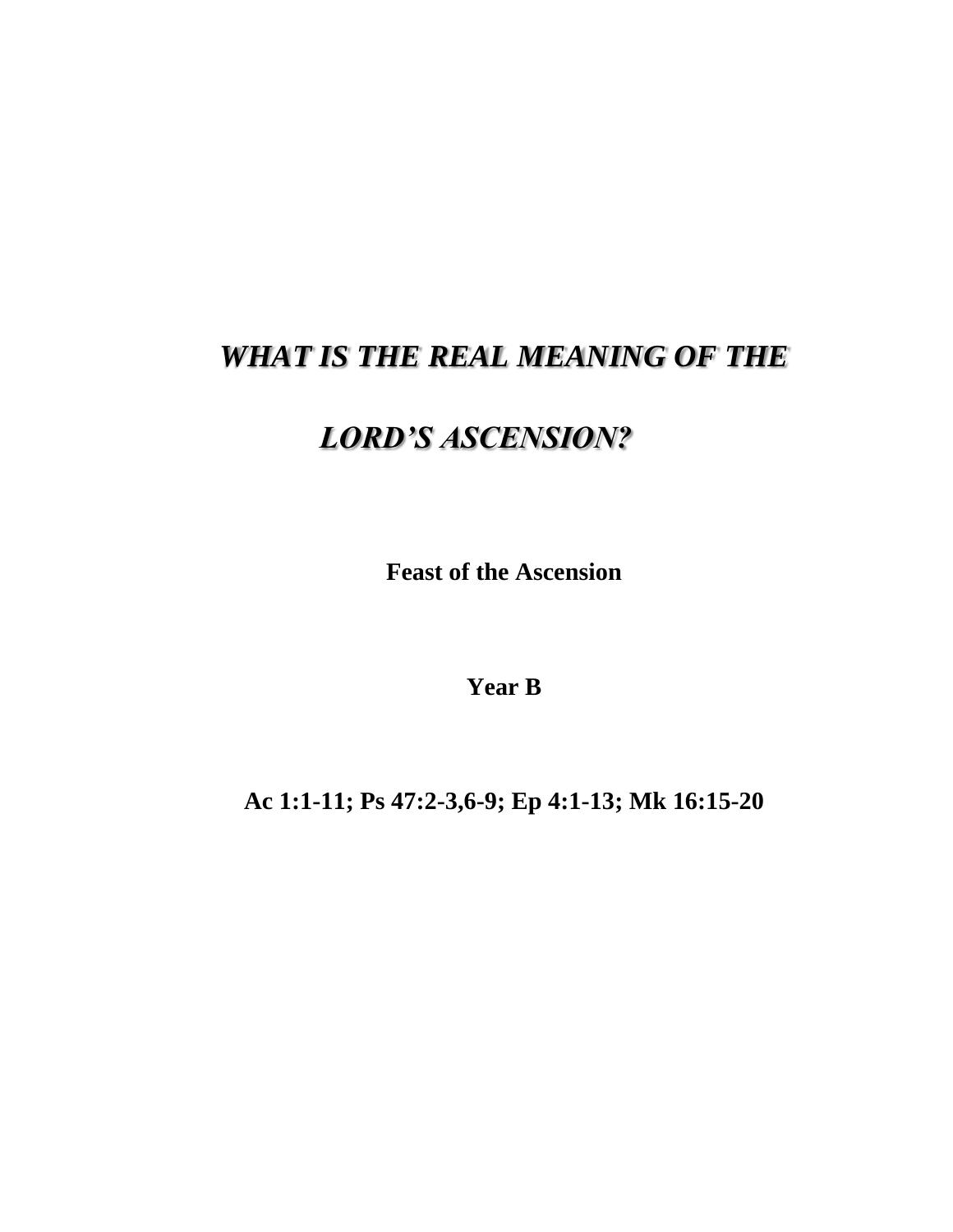**The priest was talking about heaven in his homily saying: "We bring nothing with us when we die. There is no money in heaven! People in heaven have no money!"**

**The whole congregation was quiet, till a little girl whispered to her mother loud enough for all to hear: "Mama, mama, we're in heaven already!"**

**Today we're celebrating the Feast of Jesus' Ascension. What is the real meaning of the Lord's Ascension? If we ask Mr. Webster, he says: "Ascension is the act of moving upward of Jesus Christ into heaven."**

**Let's consider this story of a Russian cosmonaut who several years ago when he returned from a successful flight to outer space, sarcastically remarked: "We've gone up to heaven, but we did not find God there." This poor Russian cosmonaut was speaking merely on the level of physical and material, as was Mr. Webster.**

**Jesus' Ascension means not so much a 'space travel' as implied by the Russian cosmonaut, but that Christ entered a 'new dimension'…an unseen but definitive presence which is the spiritual**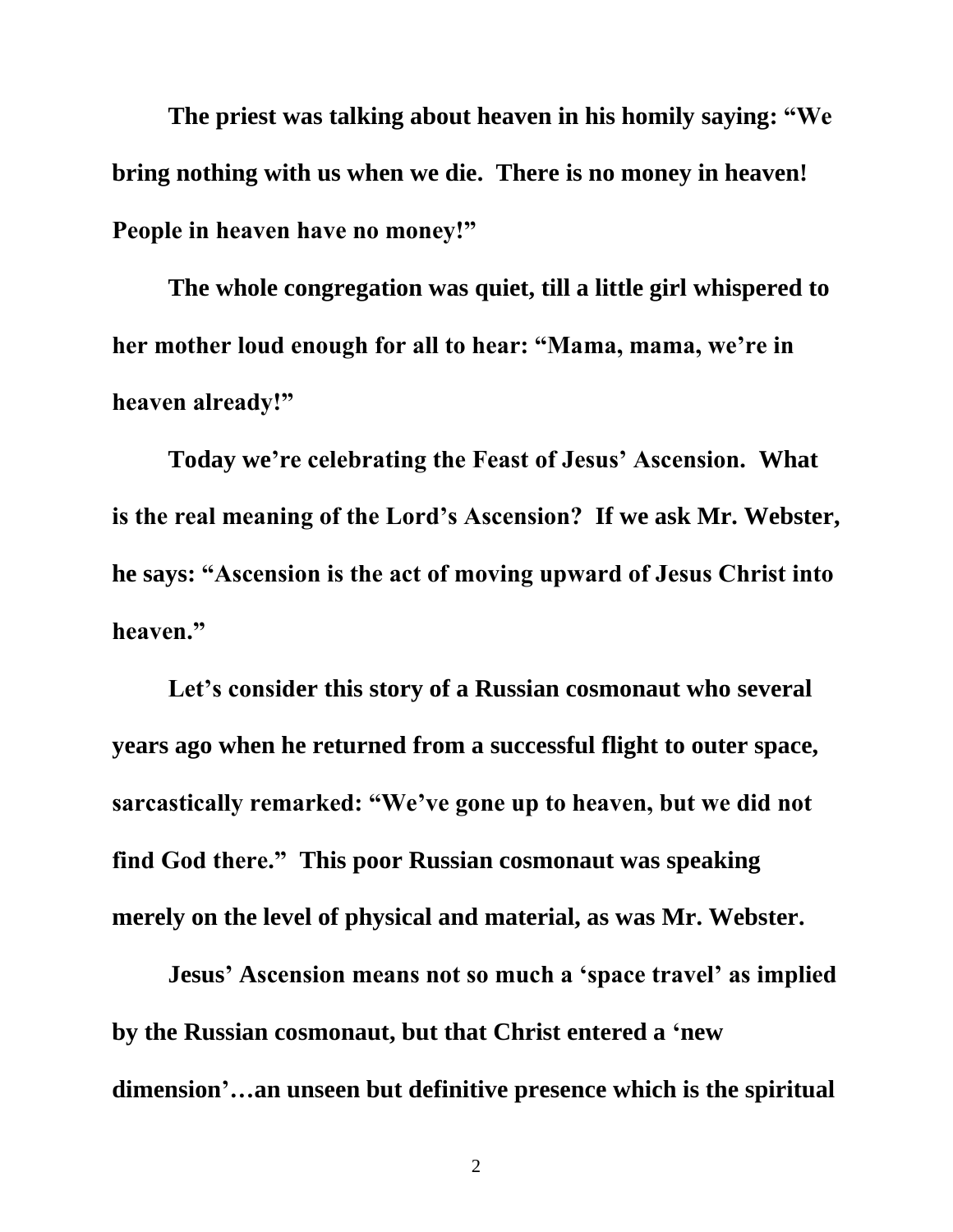**or immaterial. His Ascension signifies His exaltation as universal sovereign Lord of heaven after a fruitful life on earth.**

**Now, according to the Church, Ascension is thus described: "He ended His bodily presence on earth." This happened 40 days after His resurrection. Another meaning is: "The Lord has left and gone up into heaven, yet remains with us." This means that our life has to end just like that of the physical body of Christ who died. We too must die. If Christ ascended into heaven in His resurrected body, we too must go there in our resurrected body. If everything has an end, so whatever goodness we can do, do it now and do not delay. What you can do today, do not leave it for tomorrow.**

**Another meaning of Ascension is that: "Ascension is to go back to the source of who the Father is." Jesus returned to God the Father, the Source.**

**So, what is really the reason why Jesus ascended into heaven? Could it be to help us in this world to carry out His mission? The reasons are scriptural: in order to praise God (Jn 17), in order to**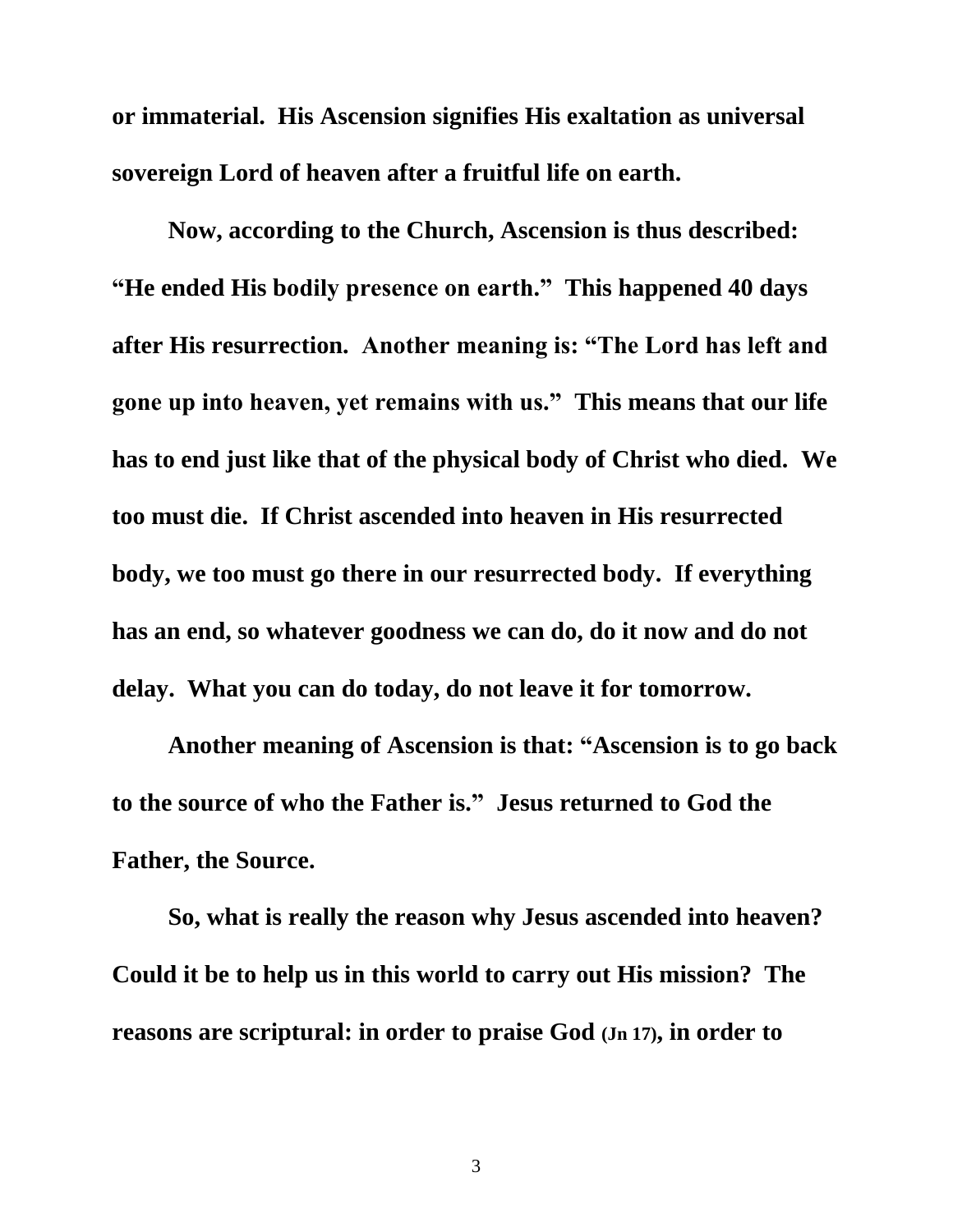**become our Savior and Prince of Peace (Acts 5), to lead us and open the gate for us (Heb 6), and to prepare our place in heaven (Jn 14).**

**Jesus has ascended into Heaven; does this mean that He is no longer with us? What do you think? Jesus is still with us today. It's because he said that "Whatever you do to the least of my brothers/sisters, you do this to me." He said also towards the end of St. Matthew's gospel: "I am with you until the end of the world."**

**So, what is the command of Jesus for us today?**

**The first is that we should preach. What are those things that we should preach to others? The good news of salvation that we are loved by God even if we are sinners; that we are brothers and sisters to each other; that life has dignity, meaning, and that we too have dignity; that death is the only way towards eternal life.**

**That's why all of us are called in order to preach and to teach. Busy people are not exempted from this mission. They just make as an escape goat that they're too busy, but the truth is they're just too lazy to preach the good news. They are afraid to tell the truth and they are already feel self-sufficient. Preaching is not only to be done**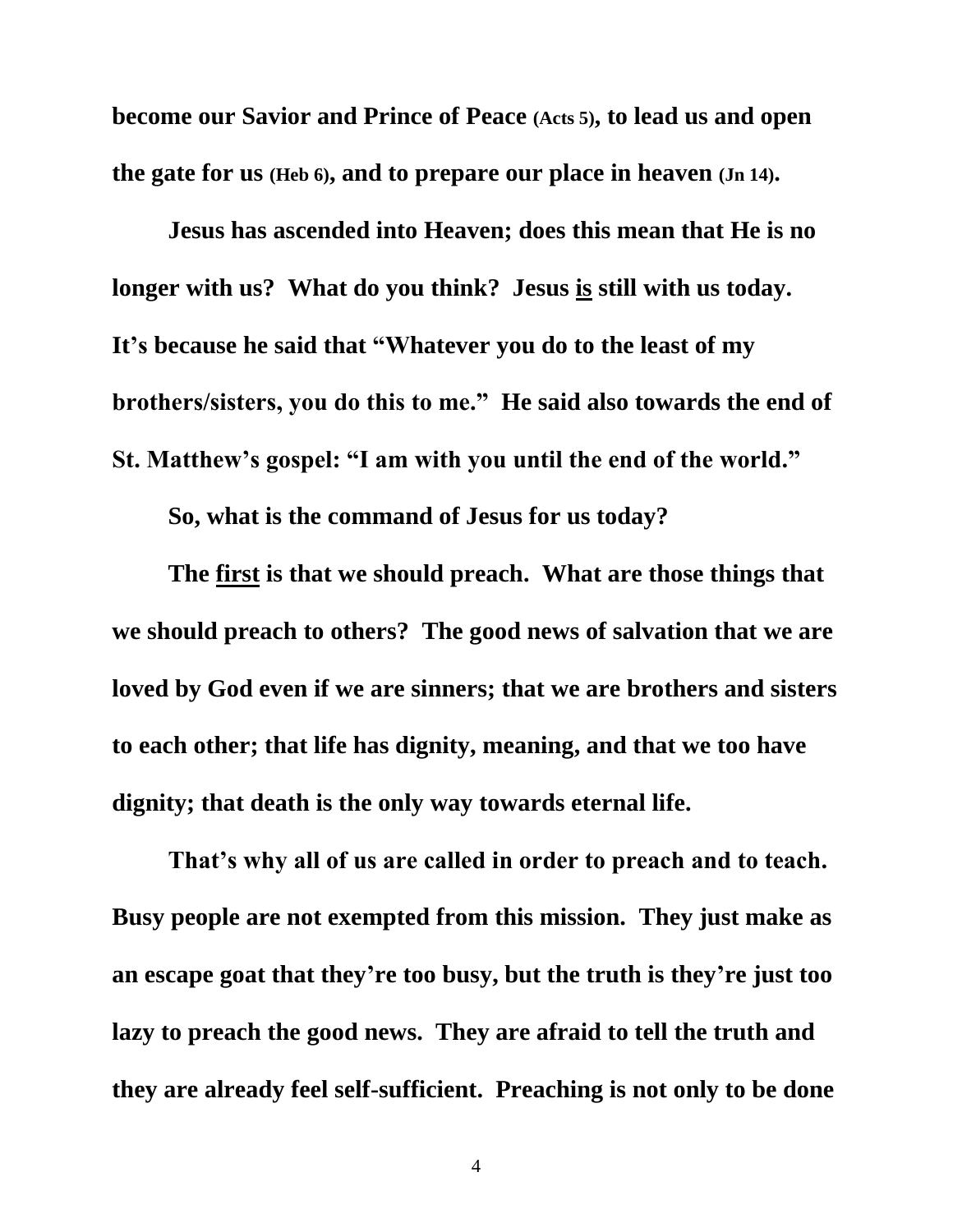**within the church, but also in the office, in the workplace, in homes…everywhere! And how do we really preach? As St. Francis tells us: "Preach! But when you have to, use words!"**

**Take the story of Ruddell Norris. He was a conscientious young man. But he was also a shy young man. He found it hard just to talk to people, much less to discuss religion with them.**

**Then one day he got an idea. Ruddell did a lot of reading and he was aware of the many pamphlets about the Catholic faith. So, he decided to set aside a part of his weekly allowance to buy pamphlets.**

**Ruddell placed his pamphlets in places where he thought people would pick them up and read them. For example, he placed them in waiting rooms and in reception areas.**

**One day a young woman who was a friend of his family told his parents how she became a convert and how her husband returned to the Church. "It all started with a pamphlet," she said, "I found it in the hospital waiting room."**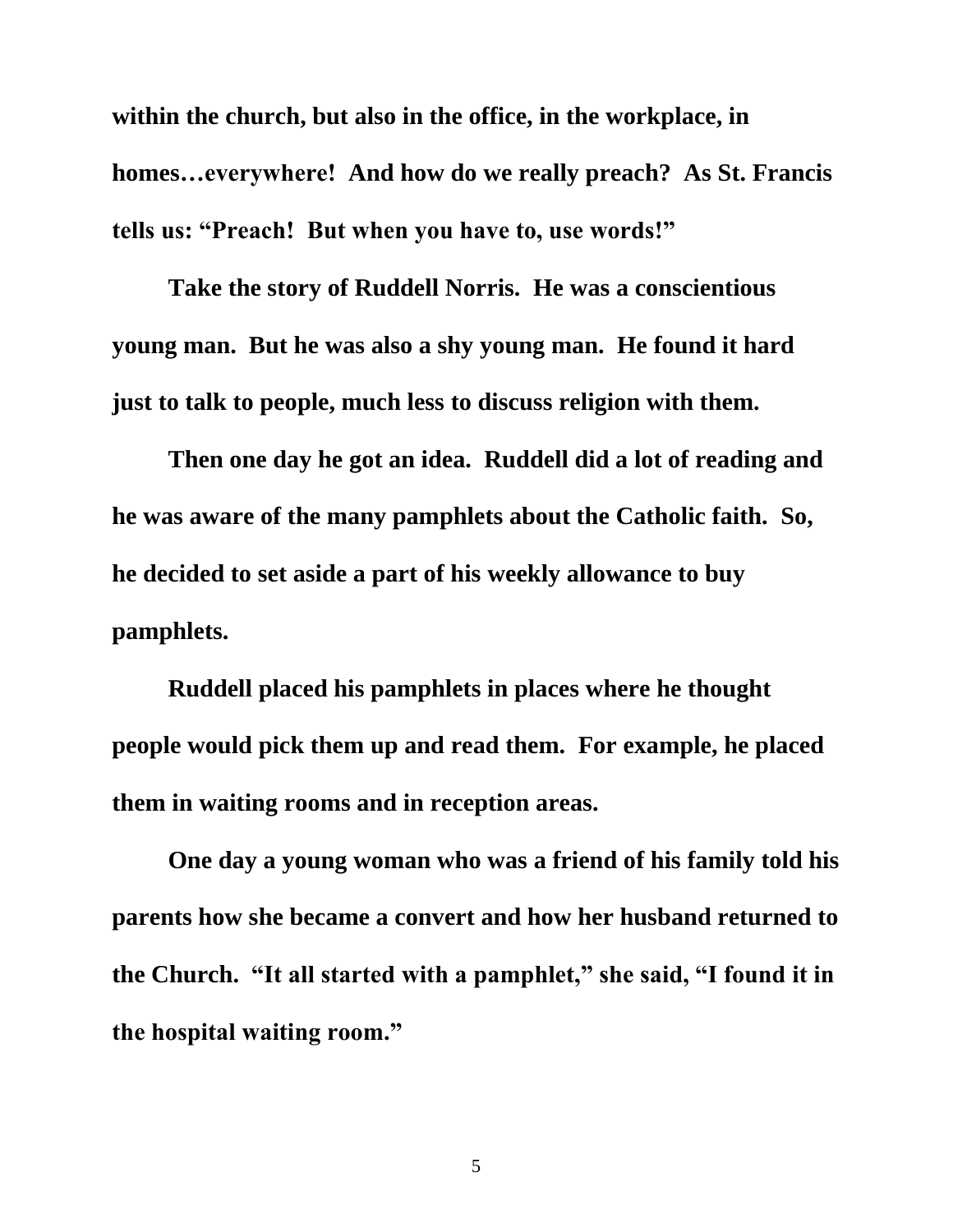**You can imagine the boy's excitement when he learned of the impact just one of his pamphlets had.**

**The second command of Jesus for us today is that we should heal. We should become a healer, not in the way of a doctor. According to the Oxford Dictionary, to heal is: "to free from disease or accident, restore to health and to cure." But there is another meaning: "to restore a person from some evil condition or affliction like sin, grief, despair, unwholesomeness, danger or destruction; to save, to purify, cleanse, repair or mend."**

**All of us are called to become healers…not only as physical healers, but also as psychological and spiritual healers…and not tomorrow, but today. I believe that many souls could be in danger of hell because they postpone doing their good deeds for others.**

**Lastly, we should be witnesses, not just in words but also most especially in action. As St. Augustine said: "Believe what you preach. Teach what you believe and live it."**

**There was a certain man who wanted to be remembered by people and so, this was what he did. He wrote his name on the sand,**